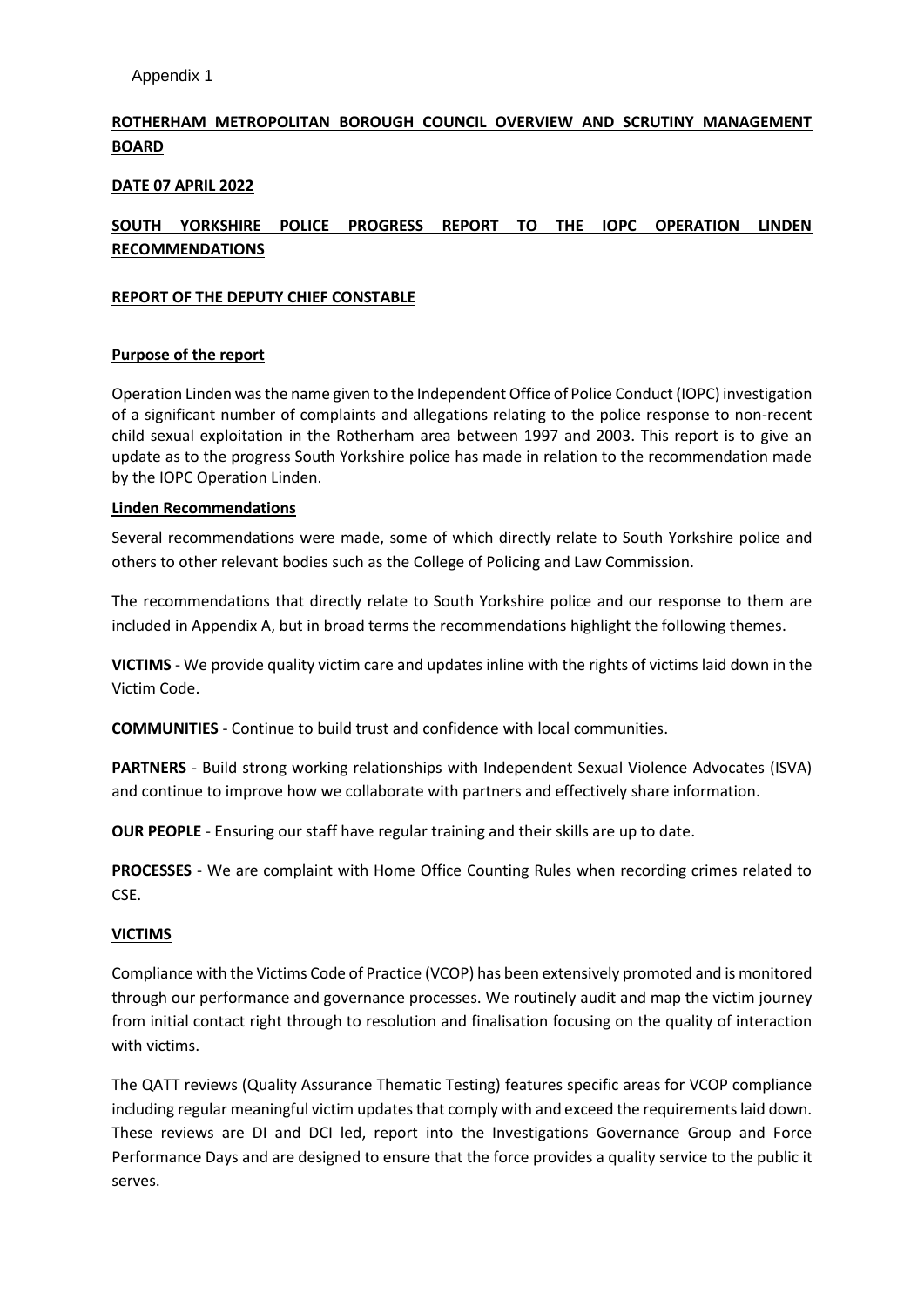To further enhance victim care, SYP are developing a trauma informed approach to victims, placing trauma at the centre of how we deliver a compassionate and engaged service through six key principles:

- Safety keeping and supporting victims to feel safe
- Trust & Transparency being clear and transparent with victims to build their trust
- Peer Support providing victims with access to peers who are best placed to support them through shared similar experiences
- Collaboration continue working with relevant partners to support the victim
- Empowerment ensuring the victim is allowed to recover and move on in their life
- Humility & Responsiveness ensuring we listen and act on feedback when we make mistakes

Some staff have received some focused training which involves developing a greater understanding of trauma and we are in the process of planning how we will educate our entire workforce in the coming months. Whilst we do this the principles of trauma are being used to develop other improvements to our service, with the development of a new victim information and support booklet which we hope to develop further to a dedicated smart phone app.

#### **COMMUNITIES**

We have invested heavily in Neighbourhood policing and pride ourselves on our engagement with communities. Dedicated neighbourhood policing posts have risen from 268 in 2017 to 450 now. We make use of a raft of dedicated social media channels, use WhatsApp as well as holding face to face community meetings. These channels are used to post activity, raise awareness of issues and to request the assistance of the community in tackling all crime including CSE.

Districts have Youth Independent Advisory Groups that they run with Youth Services to engage with younger members of the community. All NPTs have monthly webchats where officers and staff can engage directly with the public. NPTs also conduct surveys which feed into local priorities. Each NPT maintains a profile on the community it serves.

Tackling CSE is a high priority for Neighbourhood Policing Teams (NPTs) who work with Children's Social Care and investigation teams to proactively tackle CSE and safeguard vulnerable children from exploitation. Intensive problem-solving work is carried out with children who are frequently reported missing and reassurance patrols take place to protect vulnerable women in the night-time economy as part of the force's Violence Against Women and Girls (VAWG) action plan. The force is building on this work and continues to raise awareness of CSE in the community and a new campaign designed to encourage third party reporting of exploitation and suspicious activity is about to be launched.

Led by the Media Team, there will be an internal and external element of this which will have the primary aim of continuing to raise awareness for all forms of exploitation, whilst providing the public and professionals with the right information for them to become more confident in identifying and reporting concerns or incidents to the Police/Partnership. Spotting the signs, using professional curiosity and effectively responding to all reports of CSE will be the focus of the internal campaign, as well as promoting the submission of intelligence for Police and partners.

The SYP Media Team constantly review outcomes, including positive prosecutions with a view to promoting the excellent work conducted by the organisation. Not only does this send out a positive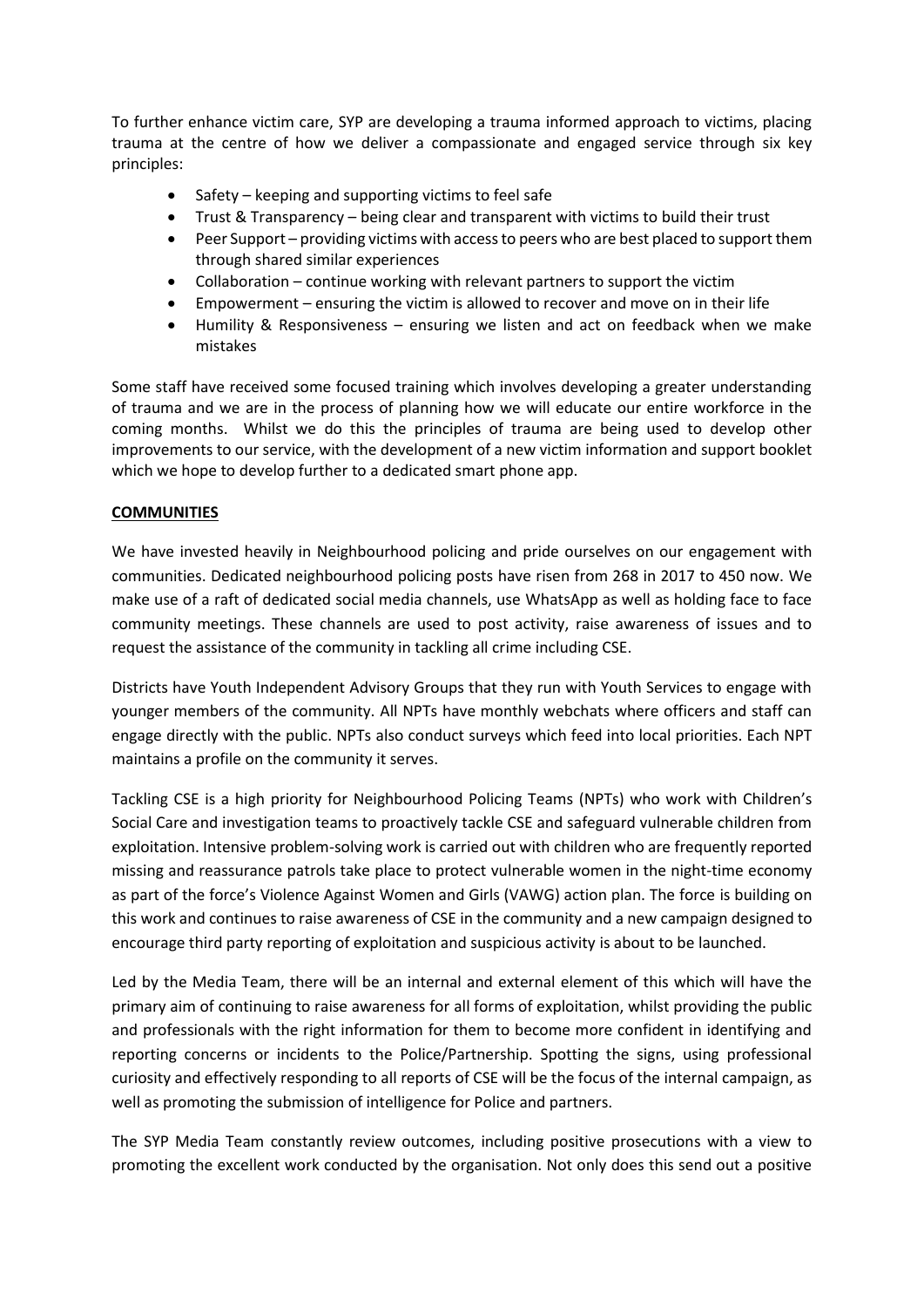message about what work is being done, but it is shown that this gives confidence to both victims and survivors to engage with Police and report any abuse or exploitation that has occurred.

Op Makesafe is the national response to raising awareness of child sexual and criminal exploitation to the hotel and leisure industry. It focuses on ensuring that people working within these sectors are aware of the warning signs of CSE/CCE and know to how and when to report concerns to Police. SYP has an Op Makesafe SPOC and is a prominent member of the Op Makesafe National Working Group.

All Districts have plans in place to partake in Op Makesafe activity during 2022. Rotherham District has recently conducted a test purchase operation at local hotels to test compliance and knowledge of the process.

# **PARTNERS**

South Yorkshire Police are working hard to enhance engagement with the ISVA (Independent Sexual Violence Advisor) service and collaborate with them to improve its service provision to victims. The Rape and Serious Sexual Assault (RASSO) force lead is the single point of contact with the service managers within the ISVA services across all areas of South Yorkshire and regular contact is maintained. The ISVA managers attend the quarterly partnership RASSO Steering Group meeting which is aimed at improving standards and service provision.

South Yorkshire Police have recently established a specialist cadre of front-line officers who have received additional training on the initial response to rape and serious sexual offences reports. Three training events took place in December with further events planned for early 2022. Representatives from the ISVA service were keen to be involved in the training and on each training day, ISVAs delivered an input to attendees. This focussed on what the service could offer, the importance of initial and ongoing victim contact and regular liaison with the ISVA, particularly at key stages of the investigation.

The inputs have been so well received that the long-term plan is to extend the training provision across the force to ensure that all staff understand the ISVA role and how they can assist in providing support to victims. Planned CPD events and supervisor training throughout 2022-23 will also be used to embed the role of the ISVA service.

The RASSO Force lead has recently refreshed the South Yorkshire Police RASSO delivery plan which incorporates planned surveys and victim feedback through ISVAs for the force to continuously improve our service to victims. The first survey has taken place throughout December and January 2022 and we will use this feedback to enhance our service provision through training and CPD events and through scrutiny at local level with district RASSO Champions.

Rotherham have a weekly Child Exploitation Tactical Group (CETG) in place. This is an intelligence led meeting where Police and partners attend to review all new and ongoing intelligence submissions, with a view to identifying and understanding the risks and concerns, along with any safeguarding, evidential or disruption opportunities. Information is shared and actions and plans are identified to mitigate/eliminate risks or create further intelligence development avenues. Missing children deemed to be at risk of exploitation are also considered during this process. Partners who attend the CETG include – Police, Children's Social Care, Health, Youth Offending Services, Barnardo's, Local Authority CSE Teams, Housing, Licensing, ASB Officers.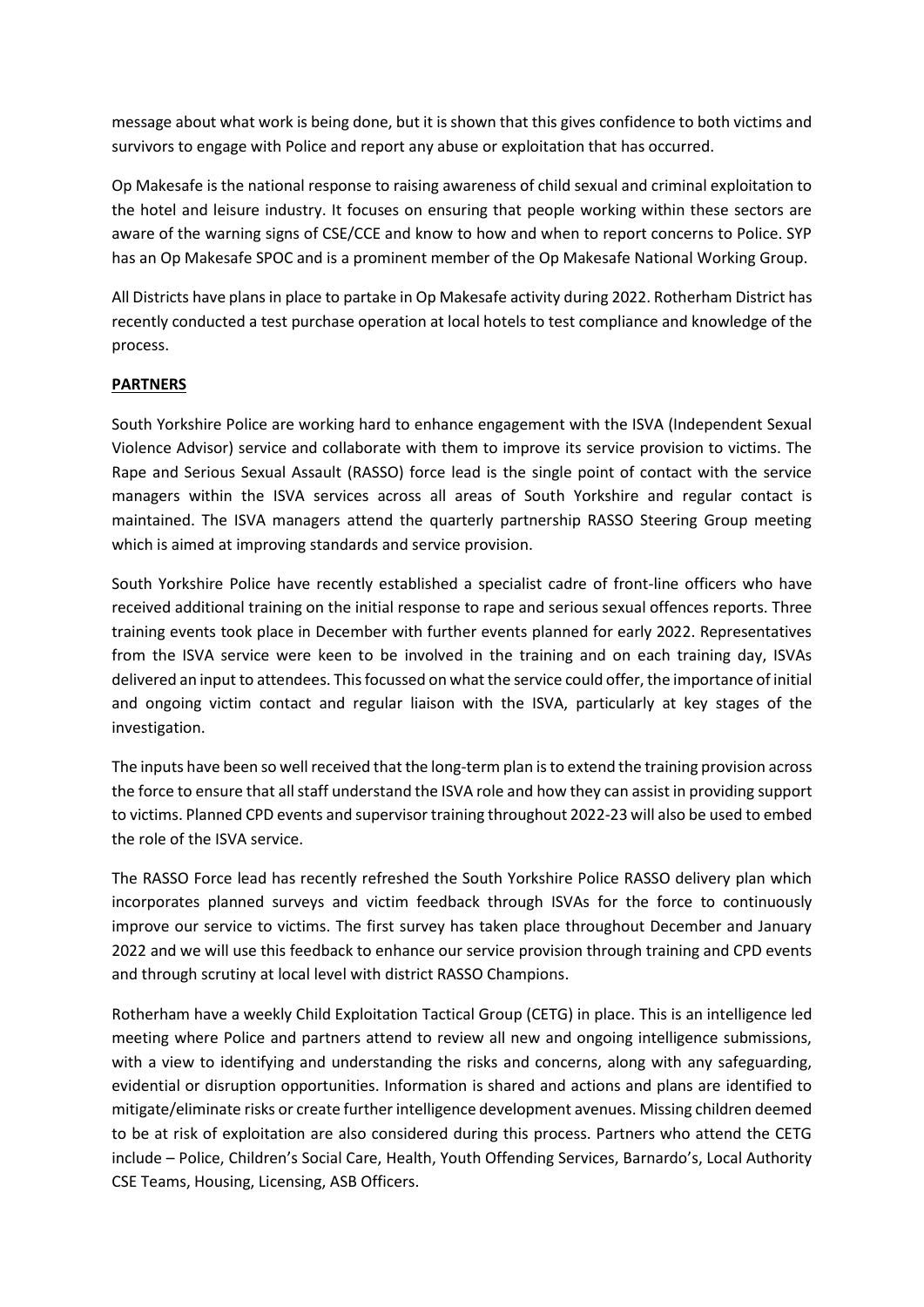All four Districts have a monthly Child Exploitation Subgroup Meeting, which falls out of the Local Safeguarding Children Partnerships. In Rotherham this is known as a Child Exploitation Delivery Group. Here strategic decisions are taken with regards to the delivery of child exploitation across the partnership, which are reported back to the LSCPB for sign off.

SYP and our partners have embedded and tested multi-agency processes for any child identified as being subjected to or at risk of exploitation, as per 'Working Together to Safeguard Children 2018'. This can take the form of a multi-agency Section 47 (child at risk if significant harm) Strategy meeting, Child Protection Conference or referral to MACE – Multi-Agency Child Exploitation meeting. All four Local Authorities have Child Exploitation Teams which work closely with Police to identify, safeguard and support victims.

The primary mechanism for multi-agency oversight on cases involving Child Exploitation is the MACE process. This is a national framework and is embedded across all four Districts of South Yorkshire. All Districts hold a weekly MACE which is well attended by multi-agency professionals, including Education, Health, Social Care, Police, Probation, Youth Crime Prevention, Youth Offending Services and Psychological services. Children most at risk of exploitation are referred into the MACE process, which includes children subjected to both CSE and/or CCE. Action relating to safeguarding, diversion, prevention, and additional support are outcomes from MACE, which is a victim focussed process.

# **OUR PEOPLE**

South Yorkshire Police has been continuously working to develop and improve detective skills and training for a number of years. There is a national detective shortage and significant work is ongoing to encourage officers to join the detective career pathway. The force has increased the number of Specialist Child Abuse Investigation Development Programme (SCAIDP) trained and accredited detectives in force. There has also been a real focus on investing in the support available for the development of detective skills through the crime training department.

In 2018 / 2019 a detective training course was developed in conjunction with Sheffield University and delivered to police staff Investigating Officers, many of whom were posted to Protecting Vulnerable People (PVP) teams. In addition to SCAIDP, as part of its Rape and Serious Sexual Offences (RASSO) improvement plan, the force is planning to deliver the College of Policing SSAIDP (Specialist Sexual Assault Investigation Development Programme) training course to detectives involved in the investigation of rape and serious sexual offences.

The force has recently worked with the NSPCC, the College of Policing, and the National Police Chief's Council lead on child protection to develop a bespoke child protection training course called Child Matters. This is being delivered to all front-line police officers and police staff.

Crime training have delivered several Continuous Professional Development (CPD) training events over the last year. These are delivered through Bitesize Training videos and a Wednesday Webinar. Bespoke CPD masterclass events for Child Sexual Exploitation (CSE) investigators are now scheduled on a 6 monthly basis. The first of these events took place in March 2022 and included presentations from Operation Hydrant on national best practice. Further CSE related CPD events for the wider workforce are in development as part of the forces plans around trauma training and the vulnerability campaign referenced earlier in this report.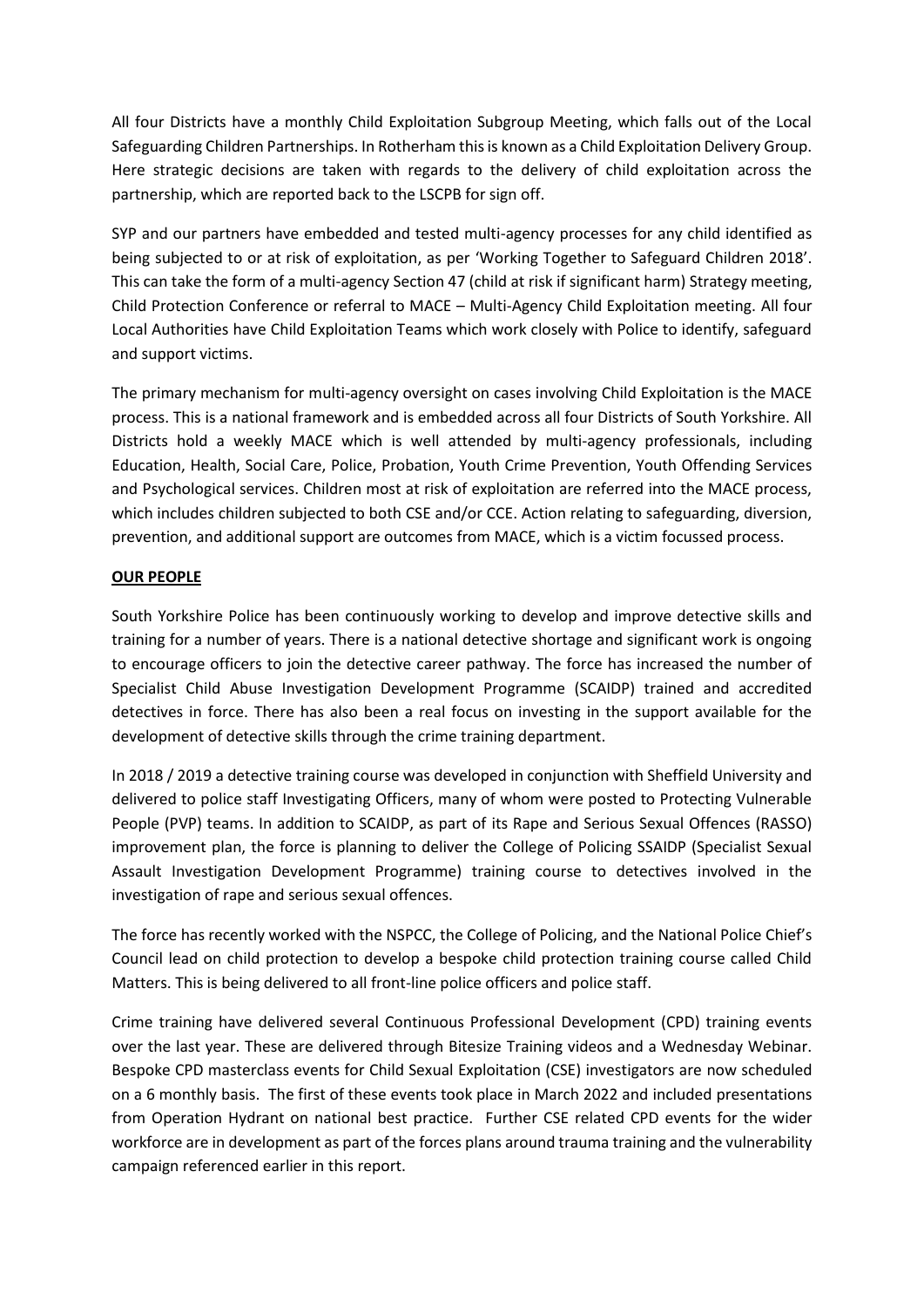#### **PROCESS**

Crime Data Accuracy (CDA) is a high priority for the force and performance is monitored through regular meetings chaired by the Assistant Chief Constable (Crime). In the 2018 inspection on CDA, Her Majesty's Inspectorate of Constabulary Fire and Rescue Services (HMICFRS) found that the force performance on the recording of rape was a high 95% compliance rate. The report highlighted this as being a 'credit to the force'. South Yorkshire Police continues to develop and improve its CDA compliance and recent work in this area includes a peer review by the Force Crime Registrar from West Yorkshire Police, significant audit work around PVP teams and Local referral Units and targeted training and internal communications designed to address identified areas for improvement. In the most recent CDA audit on recorded crimes for Protecting Vulnerable People, a 95% compliance rate was achieved which would put the force in the 'good' category. Development work is also ongoing with the Force Control Room and Force Crime Bureau and the CDA Hub to ensure that all crimes (including CSE) are recorded accurately and in a timely manner in accordance with the Home Office Counting rules. Crime Data Accuracy performance is monitored through the CDA Gold Group, Force Performance Days and Quarterly Performance Reviews and forms an integral part of our Qualitative Auditing and Thematic Testing work.

#### **NEXT STEPS**

In addition to the findings and recommendations of the Linden Report a number of challenges remain.

The application of CSE keywords continues to be a challenge. This is a national issue, which is mostly due to the subjective nature of the CSE definition. Nationally the NPCC Group Based CSE Offending Group is looking at this issue with a view to producing guidance at a point in the future. In the meantime, audits are taking place along with training delivered by the Force Thematic Lead to reduce the impact if this issue.

Online offending continues to present challenges to Police and Partners. Due to the nature of offending, in that it mostly takes place behind closed bedroom doors and out of the sight of parents/carers, this will inevitably be vastly under reported. Online offending is an intelligence gap for SYP and requires officers to be professionally curious when engaging with children. This is a national issue, and the Home Office are fully aware of the challenges. Legislation around tech companies is currently being reviewed to place a burden on them to reduce this occurring.

The securing of orders (Sexual Harm Prevention Orders (SHPOs) and Sexual Risk Orders (SROs)) continues to be a challenge. Due to the relatively low prosecution rates for CSE offenders, this reduces the prospect of obtaining SHPOs on conviction. Whilst SROs have been obtained, these are relatively low in number, primarily due to the high threshold required for applications to succeed. This is a national issue, not just bespoke to SYP.

Following the recommendations made by the Independent Inquiry into Child Sexual Abuse (IICSA), forces are being asked to collect data on all known or suspected CSE cases involving groups or networks. This creates a challenge for all forces including SYP, as we currently don't have a search facility or keyword that will easily capture this data on our current system. SYP's Strategic Delivery Unit are currently reviewing systems to identify a resolution to this, which is also compounded by the ongoing CSE keyword issue as mentioned, due to the subjective nature of the CSE definition.

SYP continues to promote positive outcomes through successful prosecutions and convictions. This is proven to give victims and survivors more confidence to report their own abuse. In addition to this,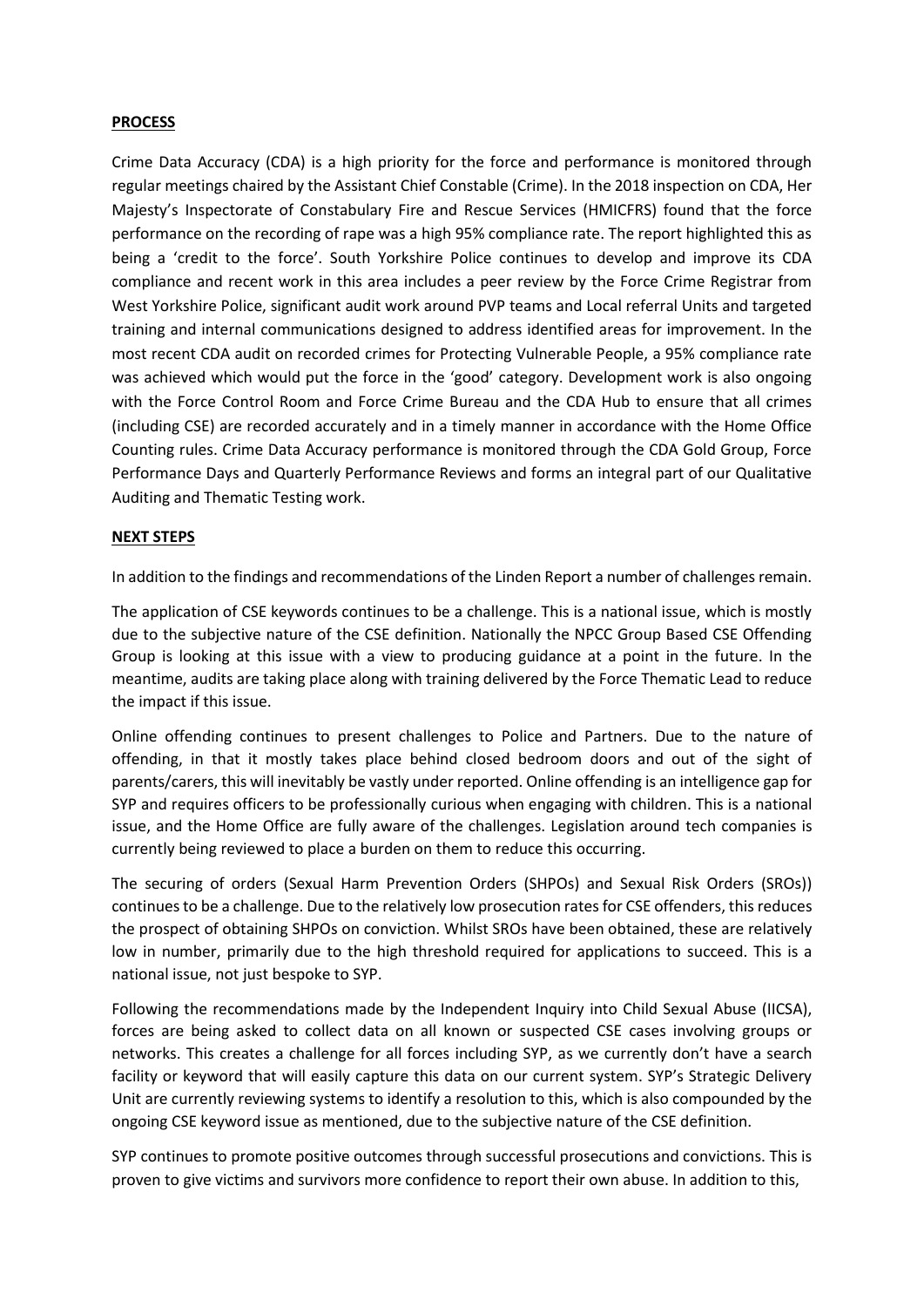SYP conduct regular victim surveys and receive national updates about how they can improve engagement with victims/survivors. Training and CPD for officers and staff ensure knowledge and awareness and SYP maintains close working relationships with partners to tackle this together. Whilst continual improvement is sought to improve the overall response to CSE, including outcomes, challenges still exist especially with regards to victim engagement for those who are actually going through the exploitation.

In 2021 out of the 336 outcomes applied, there were 30 that resulted in a charge/summons and 1 in a caution (alternative offence). This shows clearly the challenges that exist in SYP and elsewhere in obtaining positive outcomes.

Our CSE Delivery Plan is designed to tackle these ongoing challenges and drive ongoing improvement activity that encapsulates the Linden recommendations and will further strengthen the forces position outlined in this report.

South Yorkshire Police is committed to do everything possible in conjunction with our partners to tackle CSE offending, to identify emerging issues as they arise and to continue to learn and improve our response so that children are safeguarded.

| <b>Chief Officer Lead:</b> | Deputy Chief Constable Tim Forber |
|----------------------------|-----------------------------------|
|----------------------------|-----------------------------------|

**Report Author:** Detective Superintendent Pete Thorp

**END**